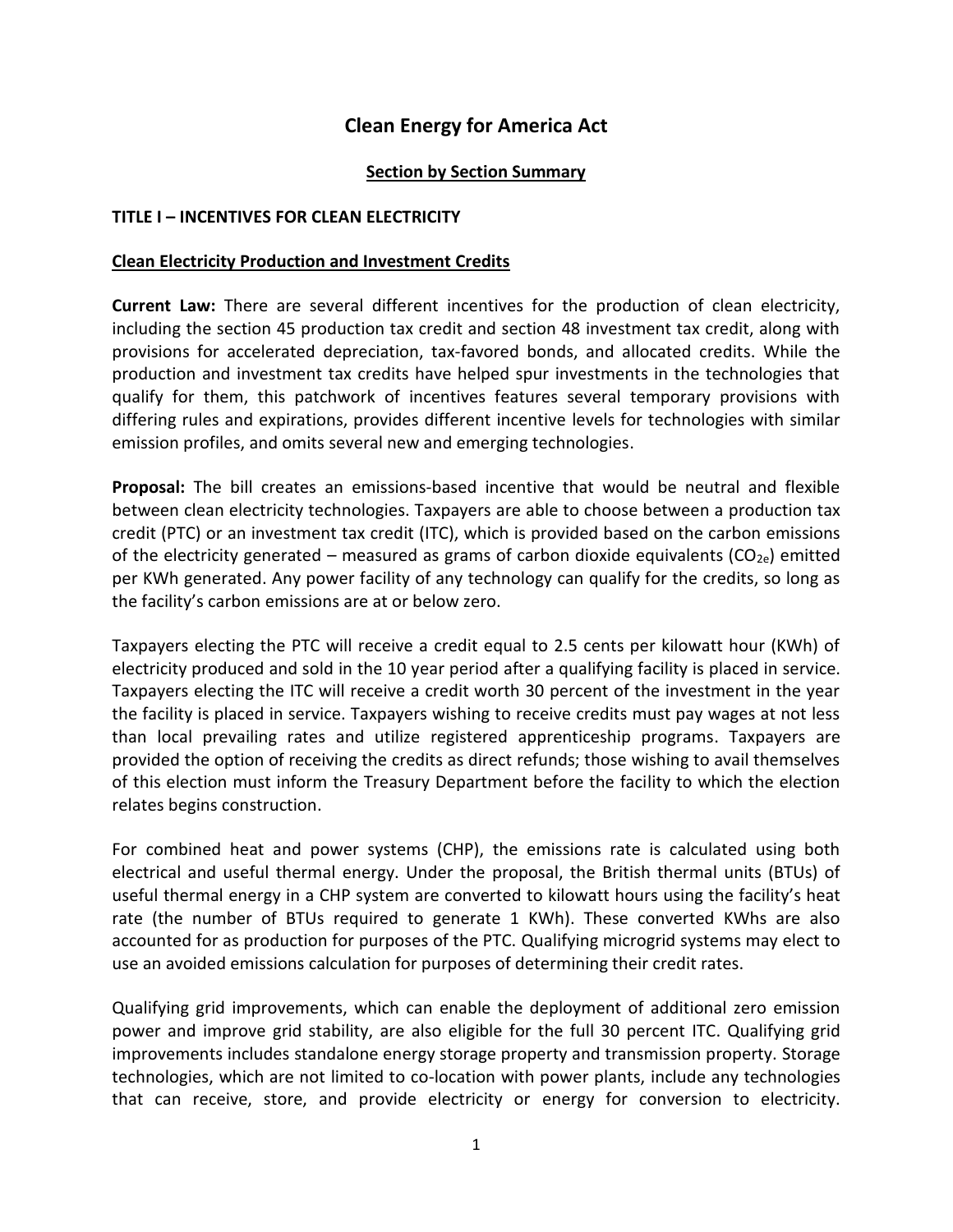Transmission property includes transmission lines of 275 kilovolts (kv) or higher, along with any necessary ancillary equipment. Regulated utilities are provided the option of opting-out of tax normalization requirements for purposes of the grid improvement credit.

Investments in zero emission renewable electricity or energy storage property in qualifying lowincome areas qualify for higher credit rates.

Homeowners wishing to install onsite generation – including rooftop solar or small wind turbines – are eligible for an investment tax credit under the proposal. This credit is calculated in the same manner as the ITC for business taxpayers, equal to 30 percent of the installation cost for zero emission distributed generation or energy storage property. Labor and other installation costs are included for purposes of the credit for homeowners.

Carbon emission rates for the credits are determined by the Treasury Department and Environmental Protection Agency (EPA), which are directed to publish safe harbor emission rates for similar technologies.

The credits are set to phase out when emission targets are achieved: when EPA and the Department of Energy (DOE) certify that the electric power sector emits 75 percent less carbon than 2021 levels, the incentives will be phased out over five years. Facilities will be able to claim a credit at 100 percent value in the first year, then 75 percent, then 50 percent, and then 0 percent.

## **Transition from Current Law**

To provide transition relief and time for administrative coordination between the Treasury Department, EPA, and DOE, the bill extends, through December 31, 2022, current expiring clean energy provisions.

To incentivize additional emissions reductions from existing fossil fuel power plants and industrial sources, the section 45Q tax credit is extended until the power and industrial sectors meet emissions goals. The qualifying capture thresholds are modified to require a minimum percentage of emissions be captured, and the credits for enhanced oil recovery are terminated on a prospective basis.

### **TITLE II – INCENTIVES FOR CLEAN TRANSPORTATION**

### **Clean Fuel Production Credit**

**Current Law:** Under current law, there are numerous incentives for various alternative fuels and fuel mixtures, including income and excise tax credits ranging from \$0.50 to \$1.01. These credits are for a few specified types of fuels, including natural gas and propane, hydrogen, cellulosic biofuels, and biodiesel. These incentives are largely temporary and expired on December 31, 2017.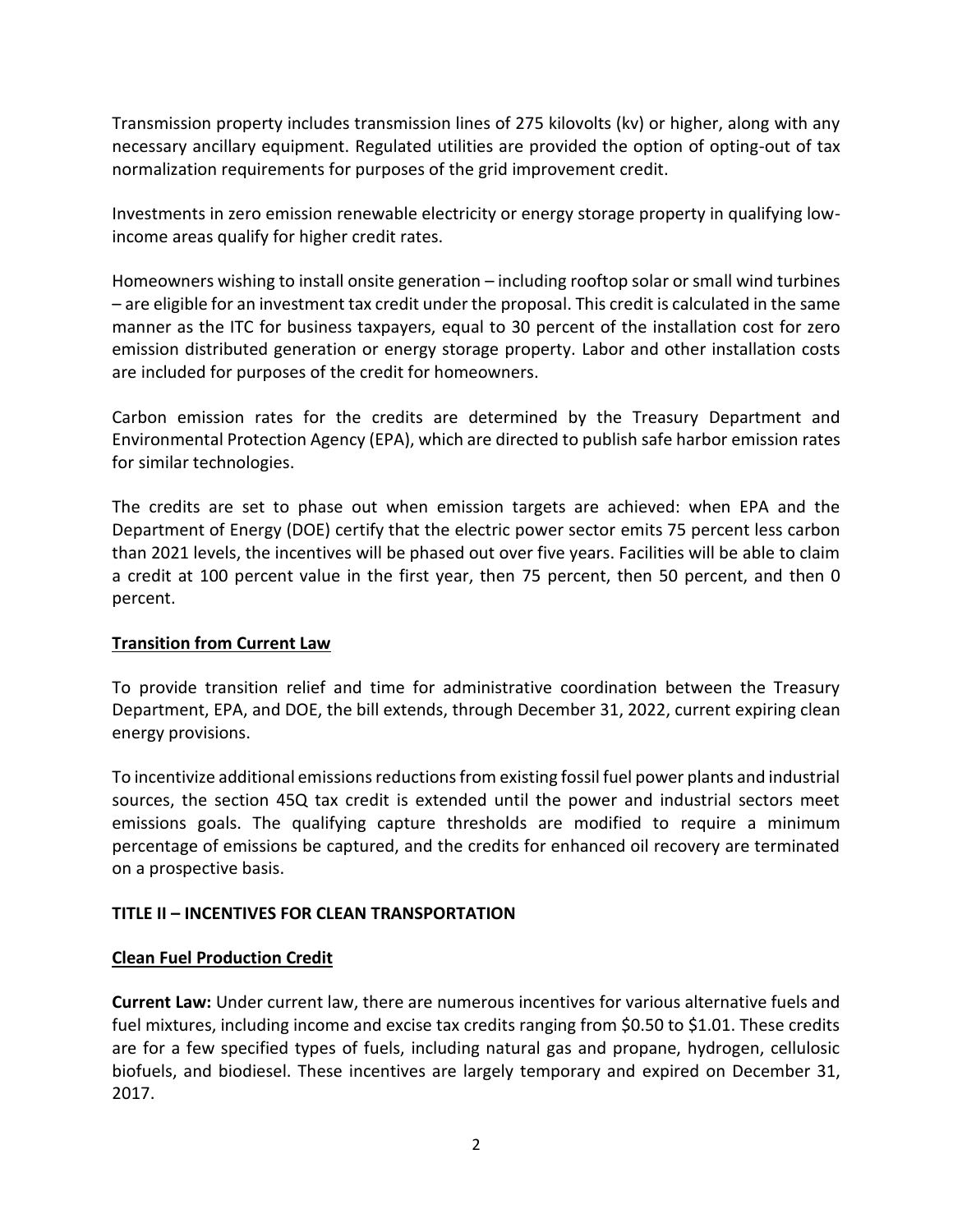**Proposal:** The bill creates a technology-neutral incentive for the domestic production of clean fuels. The level of the incentive depends on the lifecycle carbon emissions of a given fuel. Lifecycle emissions take into account the "well to wheel" emissions profile, from production of the feedstock for the fuel through to its use in a vehicle. Fuels may qualify for the credit if the fuel's lifecycle emissions are at least 25 percent less than the current U.S. nationwide average. Zero and net-negative emission fuels qualify for the maximum incentive of \$1.00 per gallon. Qualifying production is restricted to production in the United States of fuel that is used or sold.

Between now and 2030, qualifying fuels must become increasingly cleaner in order to qualify for the credit. Fuels produced before 2026 may qualify if the fuel's lifecycle emissions are less than 75 kilograms of carbon dioxide equivalents per million British thermal units (kg  $CO_{2e}$  per mmBtu). This amount is reduced to 50 kg  $CO_{2e}$  per mmBtu for 2026 and 2027, 25 kg  $CO_{2e}$  per mmBtu for years 2028 and 2029, and, starting in 2030, only fuels with lifecycle emissions at or below zero may qualify for any incentive.

Fuels must be at least transportation grade – suitable for use in a highway vehicle or aircraft – but may be used for any business purpose, including as transportation fuel, industrial fuel, or for residential or commercial heat. Taxpayers wishing to receive credits must pay wages at not less than local prevailing rates and utilize registered apprenticeship programs.

The Treasury Department and the EPA are required to establish safe harbors for fuels that are produced using similar feedstocks and production pathways. The legislation simplifies the task for these agencies by allowing similar technologies (no more than 10% emissions profile difference) to be grouped together for purposes of calculating credit rates. For emerging fuels that are produced using feedstocks or pathways that have not been previously reviewed, Treasury and EPA are directed to offer provisional guidance for credit rates no later than one year after a taxpayer requests approval of the pathway. Final guidance is required no later than two years after request.

The credits are set to phase out when emission targets are achieved: when EPA and DOE certify that the transportation sector emits 75 percent less carbon than 2021 levels, the incentives will be phased out over five years. Facilities will be able to claim a credit at 100 percent value in the first year, then 75 percent, then 50 percent, and then 0 percent.

### **Transportation Electrification**

**Current Law:** Under current law, taxpayers can claim credits for plug-in electric vehicles, electric motorcycles, and fuel cell electric vehicles. However, the credits for electric motorcycles and fuel cell vehicles are temporary and have frequently lapsed over the past five years. Similarly, the credit for plug-in electric vehicles is subject to a per-manufacturer cap that has resulted in disparate treatment of similar electric vehicles. The credits also provide only limited incentive to low- and middle-income consumers, who struggle to claim the full value of the credits, and credits to shift toward electric options for medium and heavy duty vehicles are limited. While the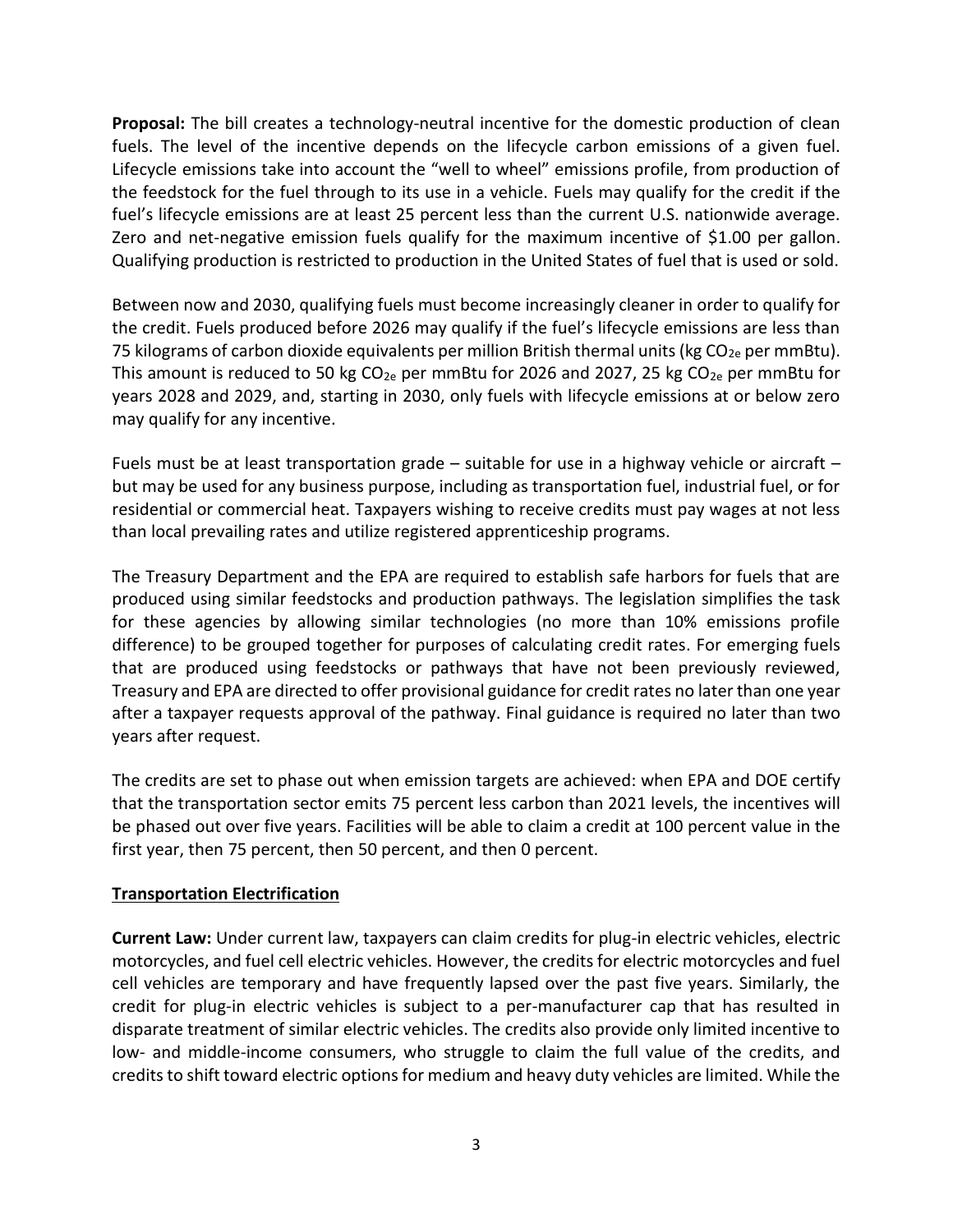fuel cell vehicle credit increases in value for heavier vehicles classes, the plug-in electric vehicle is not available for any vehicle in excess of 14,000 pounds.

**Proposal:** The bill provides for more equitable and robust incentives for electric transportation options. The per-manufacturer cap limiting access to the plug-in electric vehicle tax credit (EV tax credit) is repealed, and the credit for individuals is made refundable. Commercial operators will have access to a non-refundable credit worth 30 percent of the purchase of an electric vehicle.

The credits will be made available until the Treasury Department and Department of Transportation (DOT) determine that electric vehicles represent more than 50 percent of annual vehicle sales, at which point the credits will phase-out.

## **Transition from Current Law**

To provide transition relief and time for administrative coordination between the Treasury Department, EPA, DOE, and DOT, the bill provides extensions of current expired and expiring clean energy provisions. The current law credit for refueling and recharging infrastructure is expanded and extended along the lines of S. 975.

## **TITLE III – INCENTIVES FOR ENERGY EFFICIENCY**

## **Energy Efficient Homes**

**Current Law:** Under current law there are three major incentives for residential energy efficiency. One provides incentives to contractors for new homes that are at least 50 percent more efficient than 2006 International Energy Conservation Code standards, and two others provide incentives to homeowners for various improvements to their homes. These provisions provide incentives for specific types of improvement, using standards that are largely out of date. All of these provisions are also temporary and scheduled to expire within the next three years.

**Proposal:** The bill reforms the current incentive for energy efficient new homes. In order to qualify, new homes must meet the latest requirements of the Energy Star program, which require homes to exceed state code standards by at least 10 percent, or the Department of Energy's Zero Energy Ready program, which, when combined with onsite generation, like rooftop solar, will lead to homes with zero net energy demand. The credit for new homes is set to \$2,500 for homes meeting Energy Star requirements, and \$5,000 for homes meeting the Zero Energy Ready requirements. In order to qualify for the incentive, contractors must comply with prevailing wage requirements and utilize registered apprenticeship programs.

The bill also provides an incentive for homeowners to make energy efficient improvements to their current homes. The Energy Efficient Home Improvement credit provides homeowners with a tax credit equal to the lesser of 30 percent of the cost or \$500 per improvement, with an overall annual limit of \$1,500 for all home improvements. The credit is available for furnaces, boilers, water heaters, heat pumps, central-air conditioning, and building envelope improvements that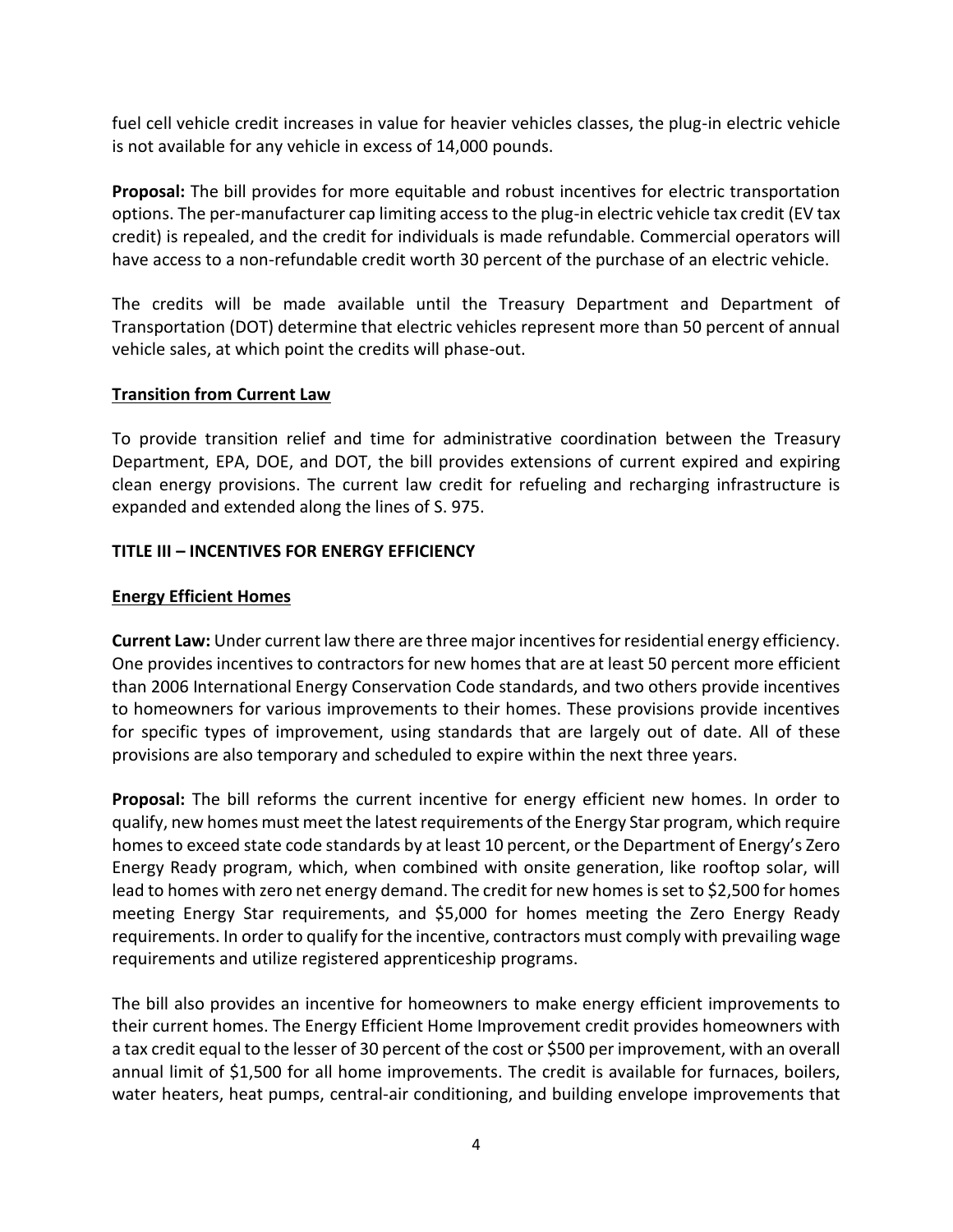meet the requirements highest, non-advanced rating tier set by the Consortium for Energy Efficiency, or, in the case of building envelope improvements, the latest Energy Star or IECC standards.

Homeowners installing heat pumps are provided an increased credit or \$800 for air-source heat pumps or \$10,000 for ground-source heat pumps, which have the potential to both dramatically increase home efficiency and shift toward cleaner forms of heating and cooling.

## **Energy Efficient Commercial Buildings**

**Current Law:** Under current law, there is one major incentive for energy efficiency in commercial buildings, the section 179D energy efficient commercial buildings deduction, which provides a per square foot tax deduction for certain energy efficient building components and was recently permanently extended.

**Proposal:** The bill builds on the extension of the section 179D by providing greater flexibility and encouraging taxpayers to pursue bigger efficiency gains. The deduction limitation is adjusted to operate on a sliding scale, with taxpayers qualifying for an incentive so long as they make at least a 25 percent improvement over the required baseline, with the deduction limitation increasing for larger efficiency gains.

The maximum value of the deduction ranges from \$2.50 per square foot up to \$5.00 per square foot for efficiency upgrades that result in efficiency gains of 25 to 50 percent over the required baseline – generally, the relevant 90.1 standard established by the American Society of Heating, Refrigerating, and Air-Conditioning Engineers (ASHRAE). To qualify for the incentive, taxpayers must comply with prevailing wage requirements and utilize registered apprenticeship programs.

To promote greater electrification of heating and cooling systems, the credit for geothermal heat pump systems in commercial buildings is increased to 30 percent and made permanent.

## **TITLE IV – CLEAN ENERGY BONDS**

**Current Law:** Prior to the passage of the 2017 Republican tax law, certain clean and renewable energy facilities and conservation improvements could qualify for tax-preferred debt instruments. These instruments included Qualified Energy Conservation Bonds and Clean Renewable Energy Bonds. Under current law, there are also tax exempt bonds for public power providers and tax exempt private activity bonds for certain green buildings, among others.

**Proposal:** The bill creates a tax credit bond for facilities producing clean electricity or clean transportation fuels. As with the clean electricity and clean fuel credits, facilities begin qualifying if they are zero emission, in the case of power facilities, or 25 percent cleaner than the current average, in the case of clean fuels. The maximum credit is 70 percent of the interest on the bond, for facilities producing zero emission electricity or fuel.